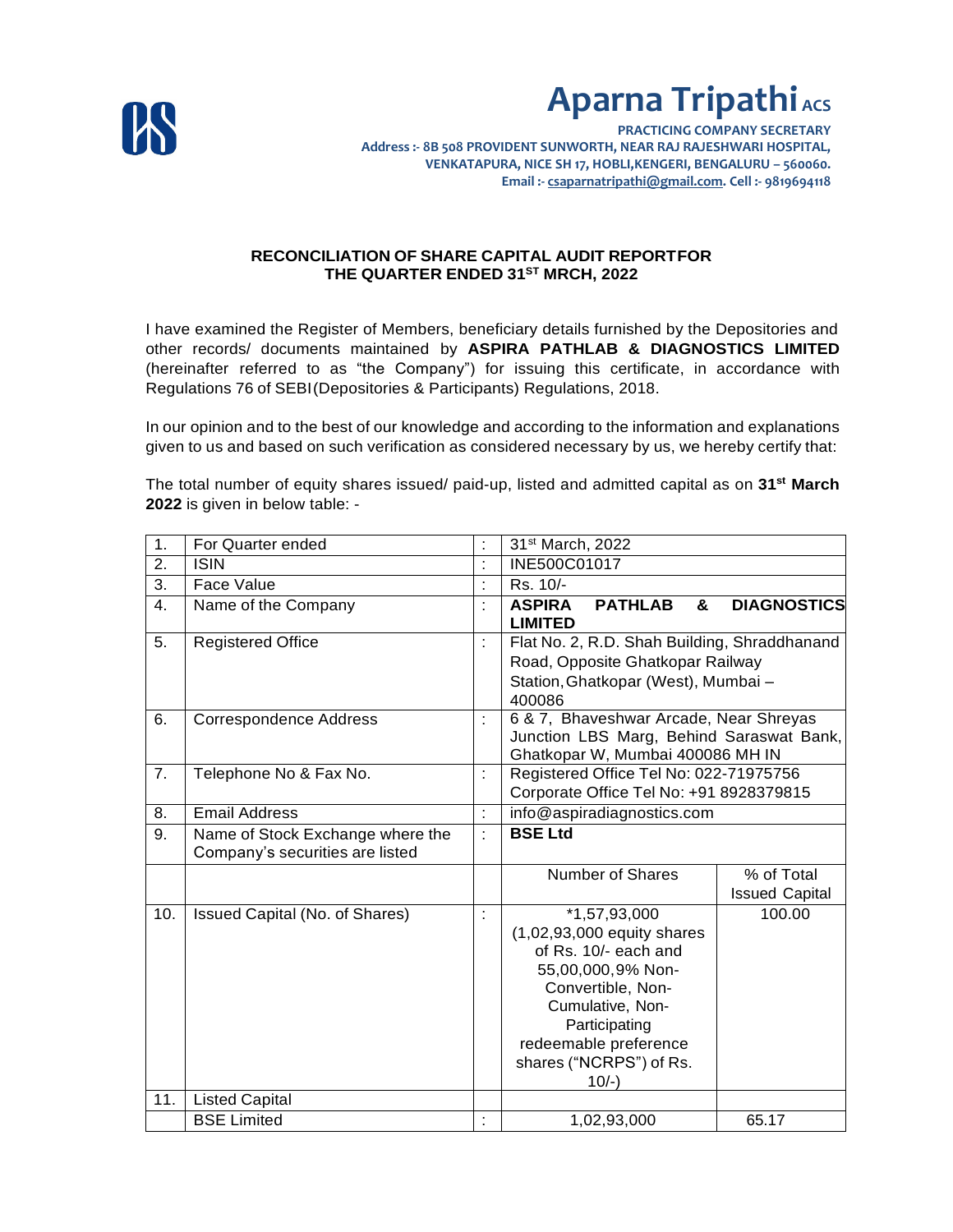

**PRACTICING COMPANY SECRETARY Address :- 8B 508 PROVIDENT SUNWORTH, NEAR RAJ RAJESHWARI HOSPITAL, VENKATAPURA, NICE SH 17, HOBLI,KENGERI, BENGALURU – 560060. Email :- csaparnatripathi@gmail.com. Cell :- 9819694118**

| 12. | Held in Dematerialized from in CDSL<br>(No. of shares)                                                         |                                  | ÷                                   | 61,93,569      |                                                   | 39.22                                                            |           |                  |              |
|-----|----------------------------------------------------------------------------------------------------------------|----------------------------------|-------------------------------------|----------------|---------------------------------------------------|------------------------------------------------------------------|-----------|------------------|--------------|
| 13. | Held in Dematerialized from in<br>NSDL(No. of shares)                                                          |                                  | $\ddot{\phantom{a}}$                | 40,50,451      |                                                   | 25.65                                                            |           |                  |              |
| 14. | Physical (No. of shares)                                                                                       |                                  |                                     | ÷              | 48,980                                            |                                                                  |           | 0.30             |              |
| 15. | Total No. of Shares (12+13+14)                                                                                 |                                  |                                     | $\ddot{\cdot}$ | 1,02,93,000                                       |                                                                  |           | 65.17            |              |
| 16. | Reasons for difference, if any,                                                                                |                                  |                                     | ċ              | * The Company has allotted 55,00,000              |                                                                  |           |                  |              |
|     |                                                                                                                |                                  | between (10 & 11), (10 & 15), (11 & |                | (9% Non-Convertible, Non-Cumulative,              |                                                                  |           |                  |              |
|     | 15)                                                                                                            |                                  |                                     |                | Non-                                              | Participating                                                    |           | redeemable       |              |
|     |                                                                                                                |                                  |                                     |                |                                                   | preference shares ("NCRPS")) of Rs.                              |           |                  |              |
|     |                                                                                                                |                                  |                                     |                | 10/- each on 24 <sup>th</sup> August, 2018, & the |                                                                  |           |                  |              |
|     |                                                                                                                |                                  |                                     |                | same are not listed with any stock                |                                                                  |           |                  |              |
|     |                                                                                                                |                                  |                                     | exchange.      |                                                   |                                                                  |           |                  |              |
| 17. | Certifying the details of changes in share capital during the quarter under consideration<br>asper table below |                                  |                                     |                |                                                   |                                                                  |           |                  |              |
|     | <b>Particulars</b>                                                                                             | No.                              | Applied/Not                         |                | Listed on                                         | Whether                                                          | Whether   | In-Principle     |              |
|     |                                                                                                                | of                               | appliedfor                          |                | <b>Stock</b>                                      | intimated                                                        | intimated | Approval         |              |
|     |                                                                                                                | shar<br>es                       | Listing                             |                | Exchange                                          | to CDSL                                                          | to NSDL   | <b>Stock</b>     | pending from |
|     |                                                                                                                |                                  |                                     |                |                                                   |                                                                  |           | Exchange         |              |
|     |                                                                                                                |                                  |                                     | <b>NIL</b>     |                                                   |                                                                  |           |                  |              |
| 18. |                                                                                                                |                                  |                                     |                | Yes                                               |                                                                  |           |                  |              |
|     | Register of members is updated, if<br>not, updated up to which date                                            |                                  |                                     | ÷              |                                                   |                                                                  |           |                  |              |
| 19. | Reference of previous quarter with                                                                             |                                  |                                     | <b>NIL</b>     |                                                   |                                                                  |           |                  |              |
|     |                                                                                                                |                                  | regard to excess dematerialization  |                |                                                   |                                                                  |           |                  |              |
|     | shares, if any                                                                                                 |                                  |                                     |                |                                                   |                                                                  |           |                  |              |
| 20. | Has the Company resolved the<br>matter mentioned in point no. 19                                               |                                  |                                     |                |                                                   | Not Applicable                                                   |           |                  |              |
|     |                                                                                                                |                                  |                                     |                |                                                   |                                                                  |           |                  |              |
|     | above in the current quarter? if not,<br>reason why?                                                           |                                  |                                     |                |                                                   |                                                                  |           |                  |              |
| 21. | Mentioned the total no. of requests, if any confirmed after 21 days and the total no. of                       |                                  |                                     |                |                                                   |                                                                  |           |                  |              |
|     | requests                                                                                                       |                                  |                                     |                |                                                   |                                                                  |           |                  |              |
|     | pending beyond 21 days with reasons for delay.                                                                 |                                  |                                     |                |                                                   |                                                                  |           |                  |              |
|     | Total No. of                                                                                                   |                                  | No. of Request                      |                | No. of Shares                                     |                                                                  |           | Reason for delay |              |
|     | DematRequest                                                                                                   |                                  |                                     |                |                                                   |                                                                  |           |                  |              |
|     |                                                                                                                | Confirmed<br>after<br><b>NIL</b> |                                     |                |                                                   | <b>NIL</b>                                                       |           | <b>NIL</b>       |              |
|     | 21 days (from the                                                                                              |                                  |                                     |                |                                                   |                                                                  |           |                  |              |
|     | date of receipt of<br>DRF by                                                                                   |                                  |                                     |                |                                                   |                                                                  |           |                  |              |
|     | RTA)                                                                                                           |                                  |                                     |                |                                                   |                                                                  |           |                  |              |
|     | Pending for more                                                                                               |                                  | <b>NIL</b>                          |                |                                                   | <b>NIL</b>                                                       |           | <b>NIL</b>       |              |
|     | than 21 days (from                                                                                             |                                  |                                     |                |                                                   |                                                                  |           |                  |              |
|     | the date of receipt                                                                                            |                                  |                                     |                |                                                   |                                                                  |           |                  |              |
|     | of                                                                                                             |                                  |                                     |                |                                                   |                                                                  |           |                  |              |
|     | DRF by RTA)                                                                                                    |                                  |                                     |                |                                                   |                                                                  |           |                  |              |
| 22. |                                                                                                                |                                  | Name, Telephone & Fax no. of the    | ÷              |                                                   | <b>PRIYA PANDEY</b>                                              |           |                  |              |
|     | Compliance Officer of the<br>Company                                                                           |                                  |                                     |                |                                                   | Flat No. 706, A Wing, Sai Krupa Building,                        |           |                  |              |
|     |                                                                                                                |                                  |                                     |                |                                                   | Near Kabutar Khana, Opposite Vartak Hall,<br>Dadar West, 400028, |           |                  |              |
|     |                                                                                                                |                                  |                                     |                |                                                   | Mobile:+917208042227,                                            |           |                  |              |
|     |                                                                                                                |                                  |                                     |                |                                                   |                                                                  |           |                  |              |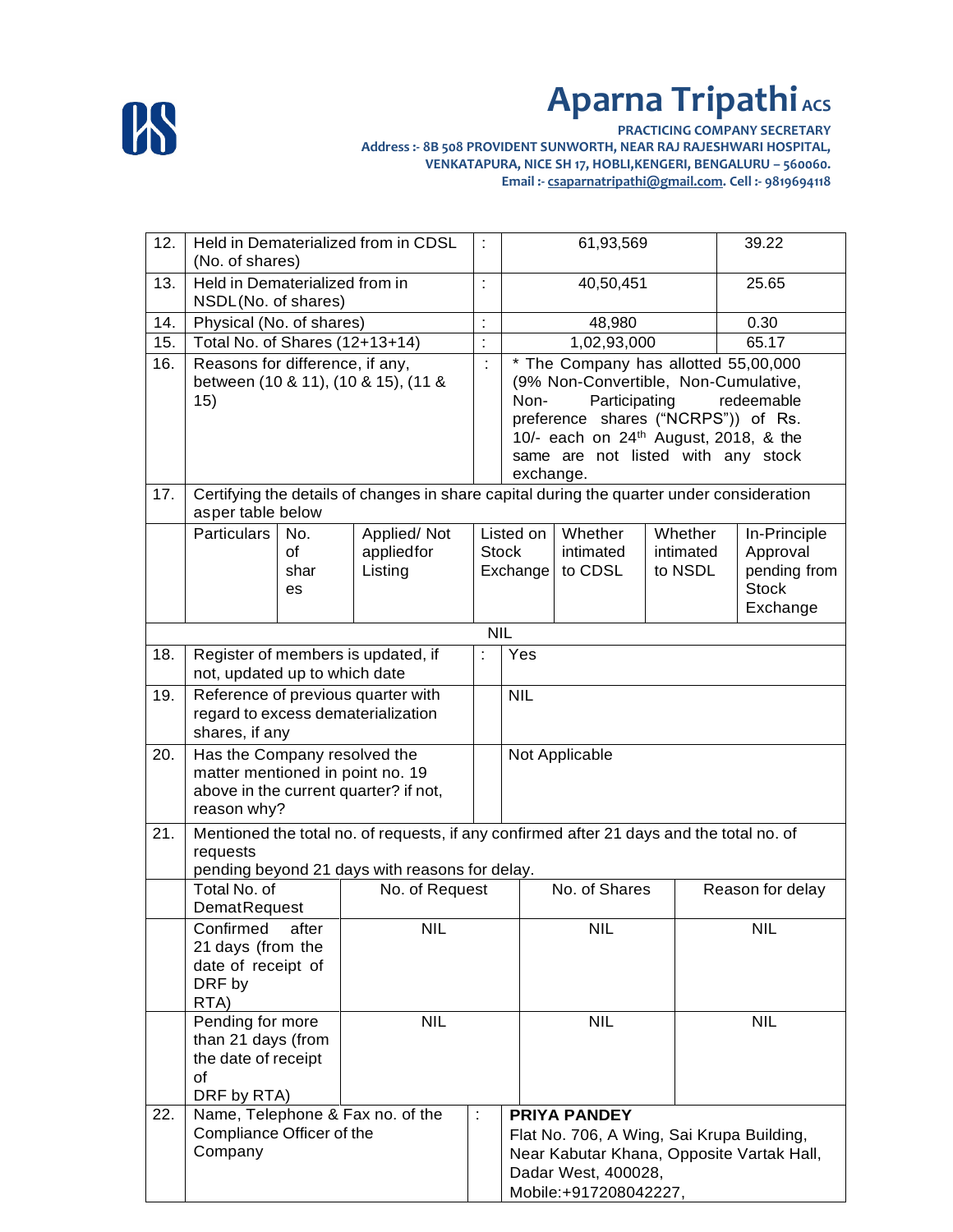

**PRACTICING COMPANY SECRETARY Address :- 8B 508 PROVIDENT SUNWORTH, NEAR RAJ RAJESHWARI HOSPITAL, VENKATAPURA, NICE SH 17, HOBLI,KENGERI, BENGALURU – 560060. Email :- csaparnatripathi@gmail.com. Cell :- 9819694118**

|     |                                     |   | Email: priya.pandey@aspiradiagnostics.com,                     |
|-----|-------------------------------------|---|----------------------------------------------------------------|
|     |                                     |   | Membership No: 66213                                           |
|     |                                     |   | *Note – Darshana Sawant has resigned from the                  |
|     |                                     |   | post of Company secretary and Compliance                       |
|     |                                     |   | office of the Company with effect from 19 <sup>th</sup> March, |
|     |                                     |   | 2022 and the same was approved in the Board                    |
|     |                                     |   | Meeting held on 16 <sup>th</sup> April, 2022.                  |
|     |                                     |   | The Company has appointed new Company                          |
|     |                                     |   | Secretary and Compliance office of the Company                 |
|     |                                     |   | with effect from 16 <sup>th</sup> April, 2022.                 |
| 23. |                                     | ÷ | <b>APARNA SANTOSHKUMAR TRIPATHI</b>                            |
|     | Name, Address, Tel & Fax No.        |   |                                                                |
|     | Registration No. of the Secretarial |   | (Practicing Company Secretary)                                 |
|     | Auditor                             |   | 8b 508 Provident Sunworth, Near Raj                            |
|     |                                     |   | Rajeshwari Hospital, Venkatapura, Nice Sh                      |
|     |                                     |   | 17, Hobli, Kengeri, Bengaluru - 560060                         |
|     |                                     |   | Mobile: +91 9819694118                                         |
|     |                                     |   | Email: csaparnatripathi@gmail.com                              |
|     |                                     |   | ACS No: 67594, COP: 25278                                      |
|     |                                     |   |                                                                |
|     |                                     |   | * Note :- Name of the Secretarial Audit                        |
|     |                                     |   | Report Fy 2021 -2022 Certifying Authority                      |
|     |                                     |   | detailed as under:                                             |
|     |                                     |   | *SANTOSHKUMAR KAMLESHCHANDRA                                   |
|     |                                     |   | <b>PANDEY</b> (Practicing Company Secretary)                   |
|     |                                     |   | Bungalow No 14 Rajvilas Haveli Kothi CHS                       |
|     |                                     |   | Ltd, Ghodbunder Road, Chitalsar,                               |
|     |                                     |   |                                                                |
|     |                                     |   | Manpada, Thane - 400610 Maharashtra                            |
|     |                                     |   | Mobile: +91 9821051427                                         |
|     |                                     |   | Email: pandeysk2004@yahoo.co.in                                |
|     |                                     |   | ACS No: 8546, COP: 5484                                        |
| 24. | Name, Address, Tel & Fax No.        |   | P KHETAN & CO., Chartered Accountant                           |
|     | Registration No. of the Statutory   |   | 19B B Ganguly Street, Room No. 5, 2nd                          |
|     | Auditor                             |   | Floor, Kolkata - 700 012                                       |
|     |                                     |   | Tel No: 033 40734009                                           |
|     |                                     |   | Mobile: +91 9883093350                                         |
|     |                                     |   | F.R.N:327386E                                                  |
|     |                                     |   | Membership No: 066080                                          |
|     |                                     |   |                                                                |
|     |                                     |   | Email: khetanpk@gmail.com Contact                              |
|     |                                     |   | person: Mr. Pankaj Khetan                                      |
| 25. | Appointment of Common Agency for    | ÷ | LINK INTIME INDIA PVT LTD                                      |
|     | <b>Share Registry work</b>          |   | Registration No: INR000004058                                  |
|     |                                     |   | Add: C 101, 247 Park, LBS Marg, Surya                          |
|     |                                     |   | Nagar, Gandhi Nagar, Vikhroli West,                            |
|     |                                     |   | Mumbai, Maharashtra 400083                                     |
|     |                                     |   | Tel No: 022-49186000                                           |
|     |                                     |   |                                                                |
|     |                                     |   | Email: rnt.helpdesk@linkintime.co.in                           |
|     |                                     |   | Name of contact person Mr. Ishwar Suvarna                      |